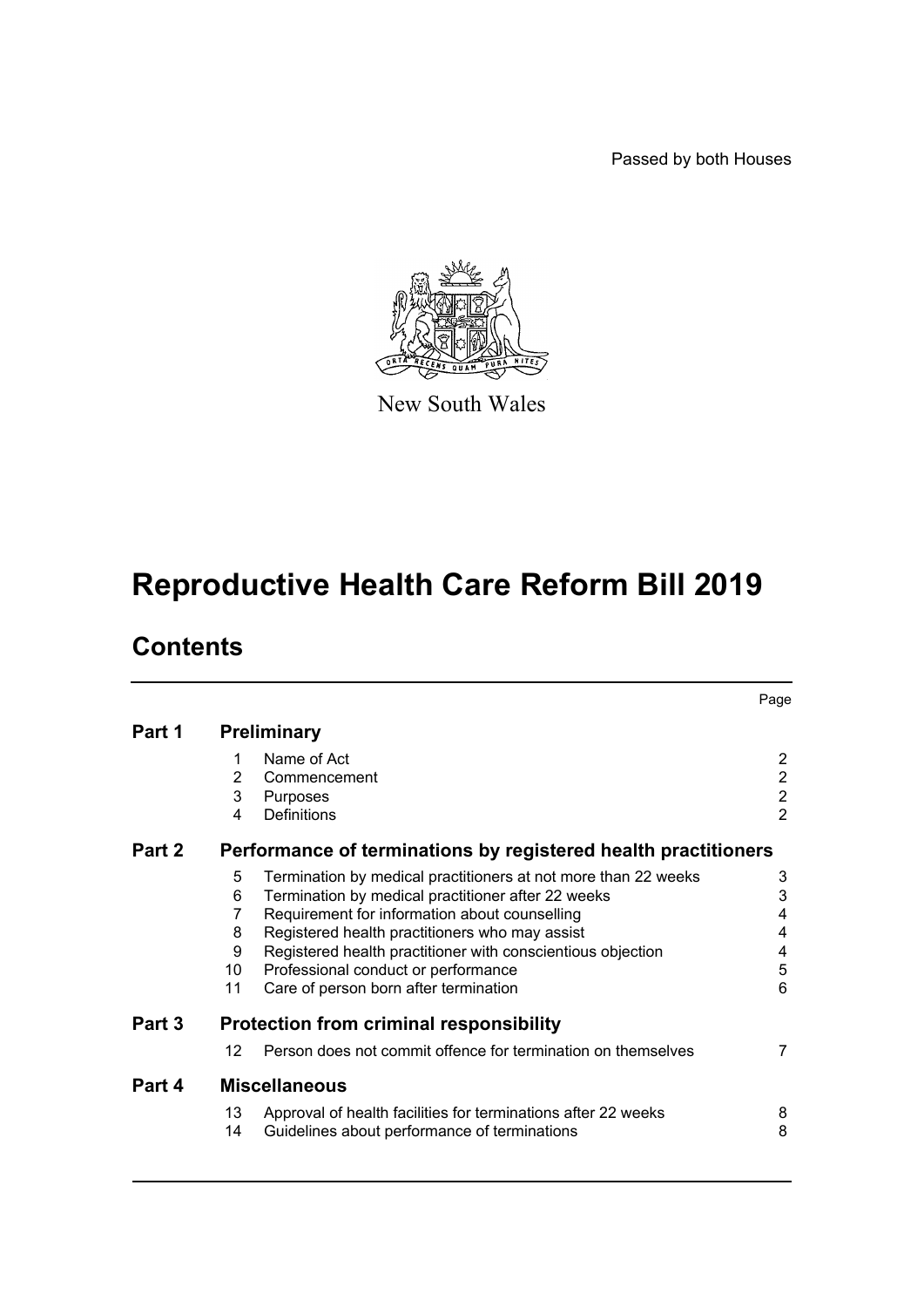|                   |    |                                                                 | Page |
|-------------------|----|-----------------------------------------------------------------|------|
|                   | 15 | Medical practitioners to provide information about terminations | 8    |
|                   | 16 | Terminations for sex selection                                  | 8    |
|                   | 17 | Review of Act                                                   | 9    |
|                   | 18 | Regulations                                                     | 9    |
| <b>Schedule 1</b> |    | <b>Dictionary</b>                                               | 10   |
| <b>Schedule 2</b> |    | <b>Amendment of Acts</b>                                        | 11   |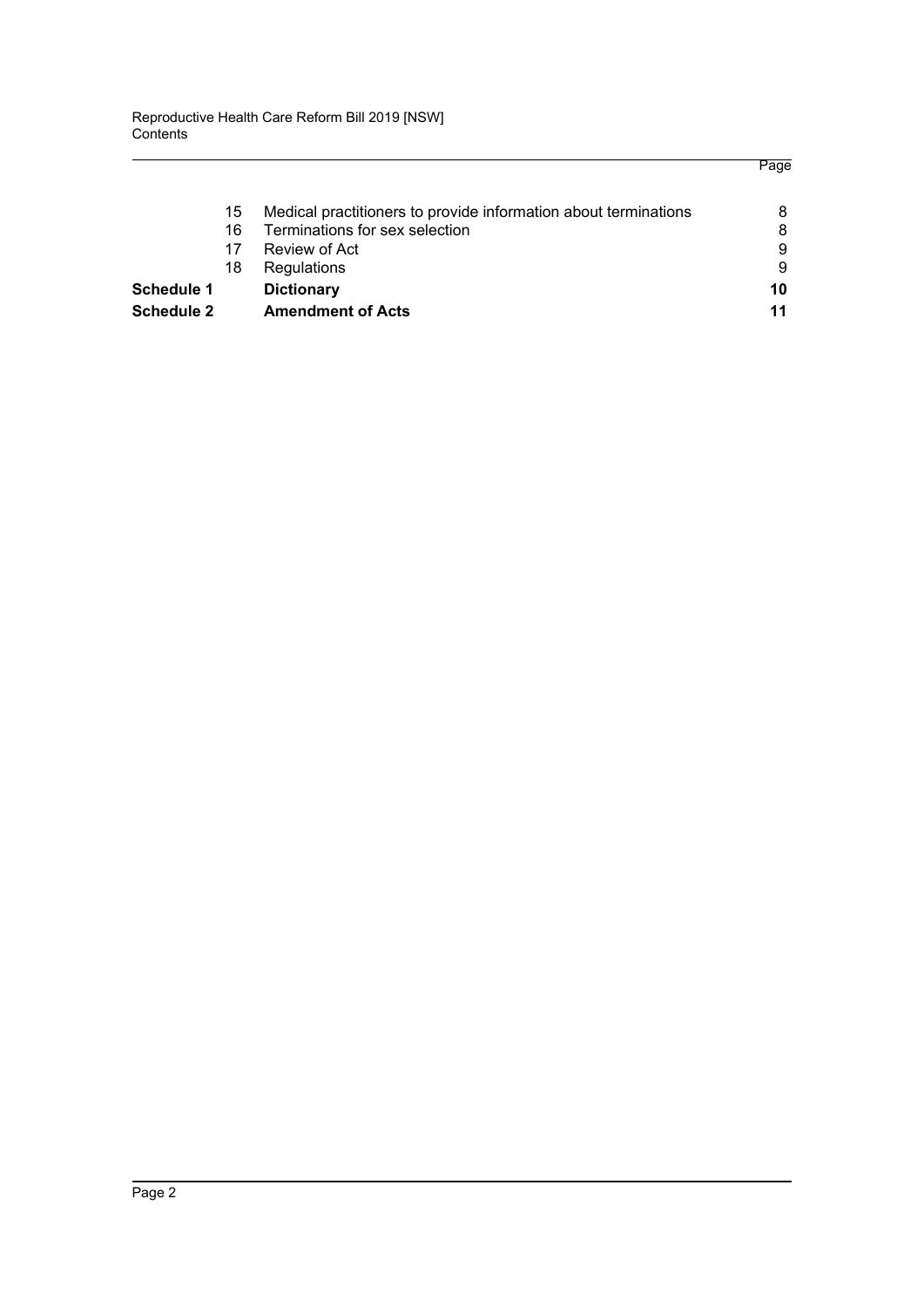*I certify that this public bill, which originated in the Legislative Assembly, has finally passed the Legislative Council and the Legislative Assembly of New South Wales.*

> *Clerk of the Legislative Assembly. Legislative Assembly, Sydney,* , 2019



New South Wales

# **Reproductive Health Care Reform Bill 2019**

Act No , 2019

An Act about reforming the law relating to terminations of pregnancies and regulating the conduct of health practitioners in relation to terminations.

*I have examined this bill and find it to correspond in all respects with the bill as finally passed by both Houses.*

*Assistant Speaker of the Legislative Assembly.*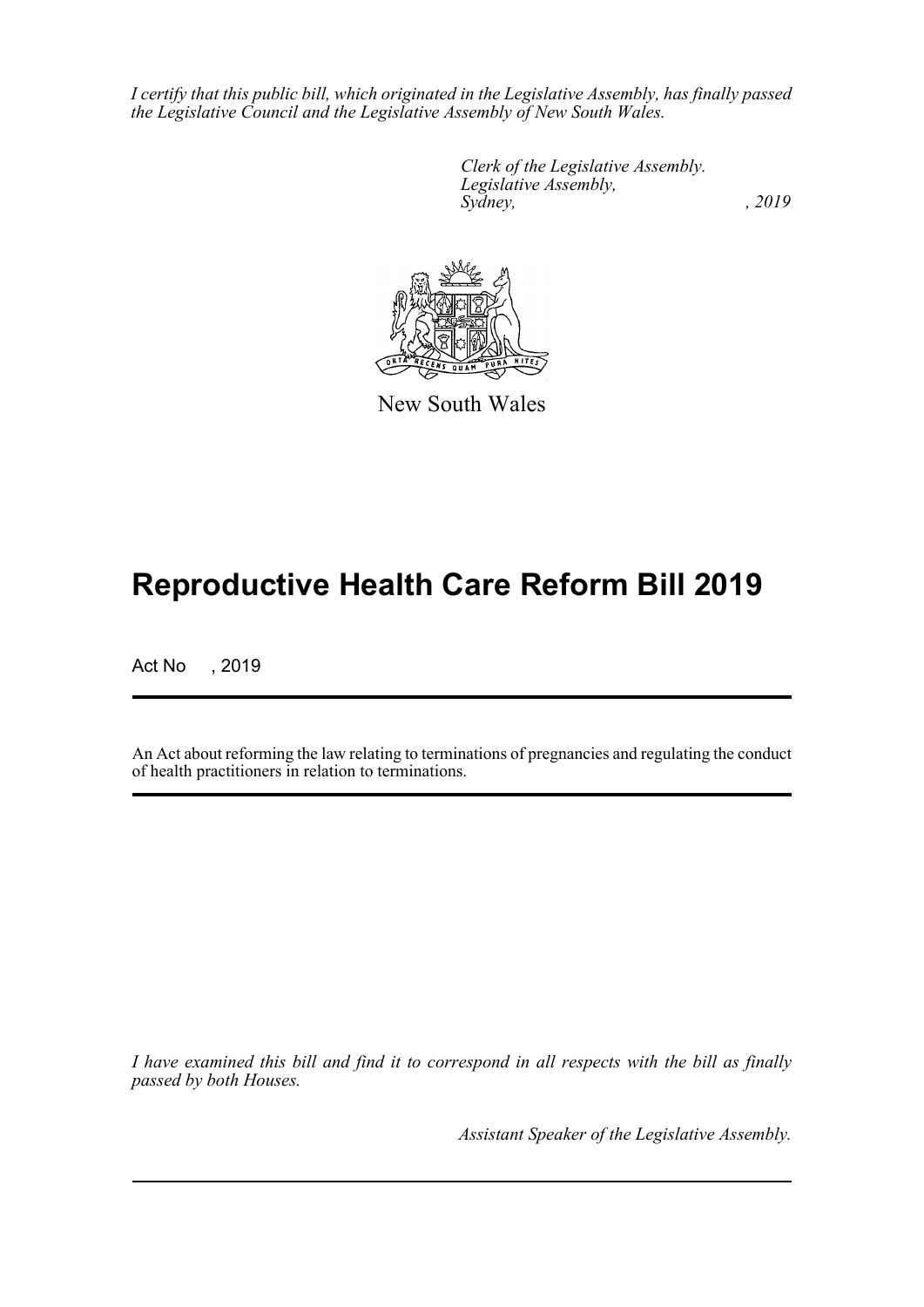**The Legislature of New South Wales enacts**—

## <span id="page-3-1"></span><span id="page-3-0"></span>**Part 1 Preliminary**

#### **1 Name of Act**

This Act is the *Abortion Law Reform Act 2019*.

#### <span id="page-3-2"></span>**2 Commencement**

This Act commences on the date of assent to this Act.

#### <span id="page-3-3"></span>**3 Purposes**

The purposes of the Act are—

- (a) to reform the law relating to terminations of pregnancies, and
	- **Note.** Consequent on the enactment of this Act amendments were made to the *Crimes Act 1900* to repeal the provisions of that Act relating to abortions and to abolish the common law offences relating to abortion.
- (b) to regulate the conduct of registered health practitioners in relation to terminations.

#### <span id="page-3-4"></span>**4 Definitions**

The Dictionary in Schedule 1 defines particular words used in this Act.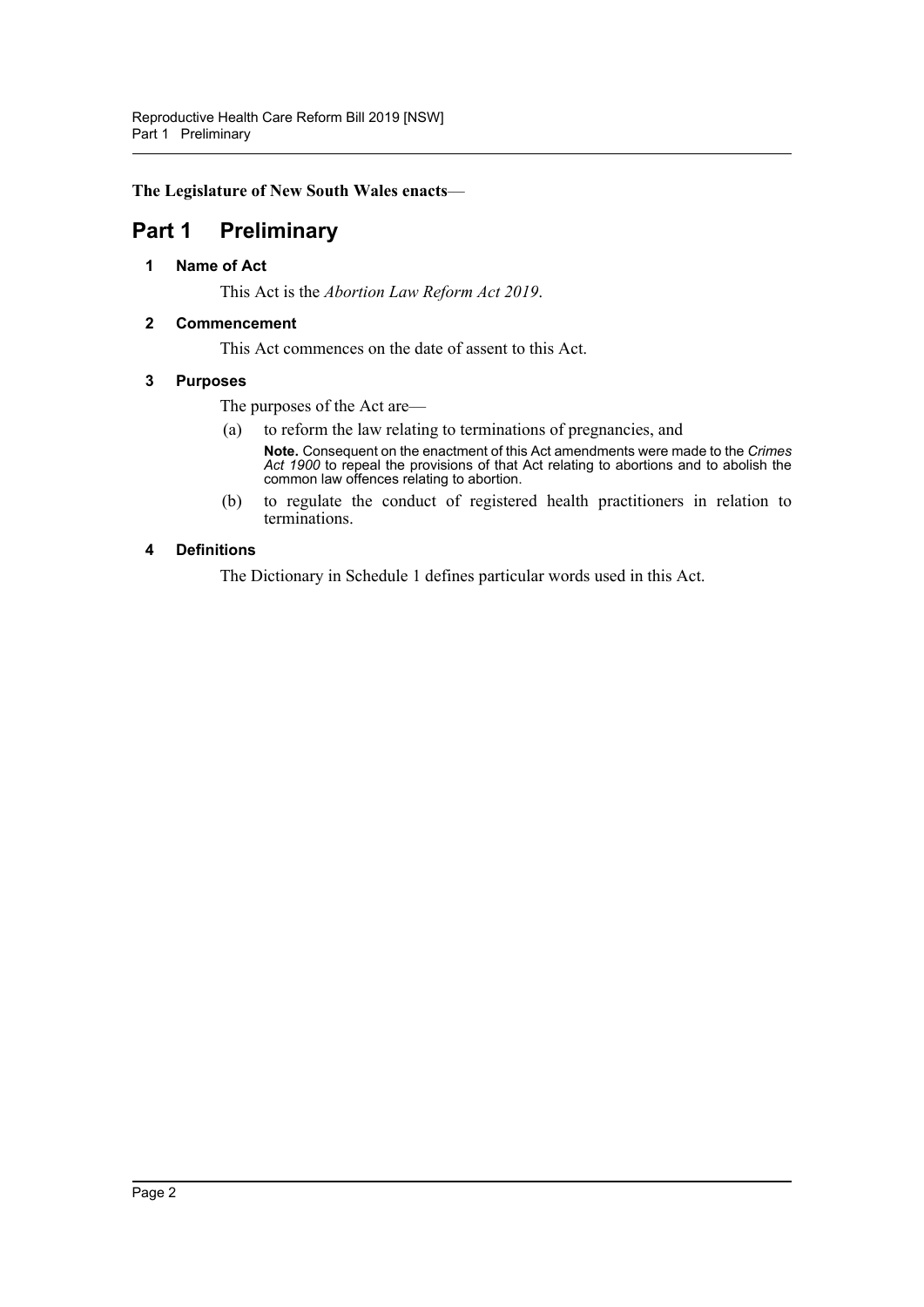## <span id="page-4-0"></span>**Part 2 Performance of terminations by registered health practitioners**

#### <span id="page-4-1"></span>**5 Termination by medical practitioners at not more than 22 weeks**

- (1) A person who is a medical practitioner may perform a termination on a person who is not more than 22 weeks pregnant.
- (2) The medical practitioner may perform the termination on the person only if the medical practitioner has obtained informed consent to the termination from—
	- (a) the person, or
	- (b) if the person lacks the capacity to give informed consent to the termination, a person lawfully authorised to give consent on the person's behalf.
- (3) However, subsection (2) does not apply if, in an emergency, it is not practicable to obtain the person's informed consent.

#### <span id="page-4-2"></span>**6 Termination by medical practitioner after 22 weeks**

- (1) A specialist medical practitioner may perform a termination on a person who is more than 22 weeks pregnant if—
	- (a) the specialist medical practitioner, after considering the matters mentioned in subsection (3) and any advice received under subsection (4), considers that, in all the circumstances, there are sufficient grounds for the termination to be performed, and
	- (b) the specialist medical practitioner has consulted with another specialist medical practitioner who, after considering the matters mentioned in subsection (3), also considers that, in all the circumstances, there are sufficient grounds for the termination to be performed, and
	- (c) the specialist medical practitioner has obtained informed consent to the termination from—
		- (i) the person, or
		- (ii) if the person lacks the capacity to give informed consent to the termination, a person lawfully authorised to give consent on the person's behalf, and
	- (d) the termination is performed at—
		- (i) a hospital controlled by a statutory health organisation, within the meaning of the *Health Services Act 1997*, or
		- (ii) an approved health facility.
- (2) To remove any doubt, subsection  $(1)(d)$  does not require that any ancillary services necessary to support the performance of a termination be carried out only at the hospital or approved health facility at which the termination is, or is to be, performed.
- (3) In considering whether a termination should be performed on a person under this section, a specialist medical practitioner must consider—
	- (a) all relevant medical circumstances, and
	- (b) the person's current and future physical, psychological and social circumstances, and
	- (c) the professional standards and guidelines that apply to the specialist medical practitioner in relation to the performance of the termination.
- (4) Without limiting subsection (3), the specialist medical practitioner may ask for advice about the proposed termination from a multi-disciplinary team or hospital advisory committee.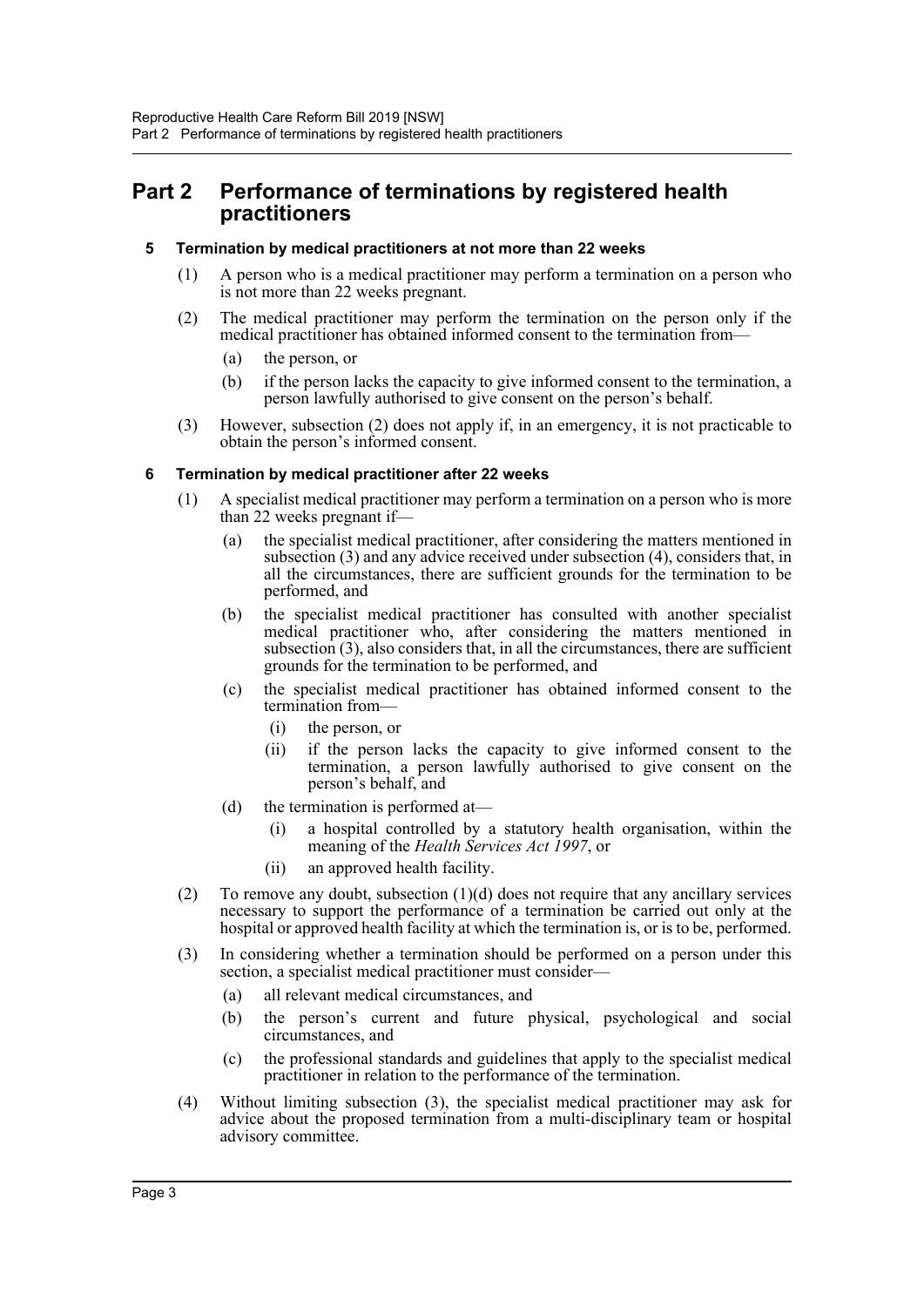- (5) In an emergency, a medical practitioner, whether or not a specialist medical practitioner, may perform a termination on a person who is more than 22 weeks pregnant, without acting under subsections (1) and (3), if the medical practitioner considers it necessary to perform the termination to—
	- (a) save the person's life, or
	- (b) save another foetus.
- (6) In this section—

*ancillary services* means—

- (a) tests or other medical procedures, or
- (b) the administration, prescription or supply of medication, or
- (c) another treatment or service prescribed by the regulations.

**Note.** This section is intended to reflect the common law position on terminations at the time this Act was enacted, subject to the purposes and requirements of this Act.

### <span id="page-5-0"></span>**7 Requirement for information about counselling**

- (1) Before performing a termination on a person under section 5, a medical practitioner must—
	- (a) assess whether or not it would be beneficial to discuss with the person accessing counselling about the proposed termination, and
	- (b) if, in the medical practitioner's assessment, it would be beneficial and the person is interested in accessing counselling, provide all necessary information to the person about access to counselling, including publicly-funded counselling.
- (2) Before performing a termination on a person under section 6, a specialist medical practitioner must provide all necessary information to the person about access to counselling, including publicly-funded counselling.
- (3) A medical practitioner may, in an emergency, perform a termination on a person without complying with subsection  $(1)$  or  $(2)$ .

#### <span id="page-5-1"></span>**8 Registered health practitioners who may assist**

- (1) A person who is a medical practitioner, nurse, midwife, pharmacist or Aboriginal and Torres Strait Islander health practitioner, or another registered health practitioner prescribed by the regulations, may, in the practice of the person's health profession, assist in the performance of a termination on a person by a medical practitioner.
- (2) However, subsection (1) does not apply in relation to a termination that the assisting registered health practitioner knows, or ought reasonably to know, is being performed other than as authorised under section 5 or 6.
- (3) A reference in this section to assisting in the performance of a termination includes dispensing, supplying or administering a termination drug on the instruction of the medical practitioner.

### <span id="page-5-2"></span>**9 Registered health practitioner with conscientious objection**

- (1) This section applies if—
	- (a) a person (the *first person*) asks a registered health practitioner to—
		- (i) perform a termination on another person, or
		- (ii) assist in the performance of a termination on another person, or
		- (iii) make a decision under section 6 whether a termination on another person should be performed, or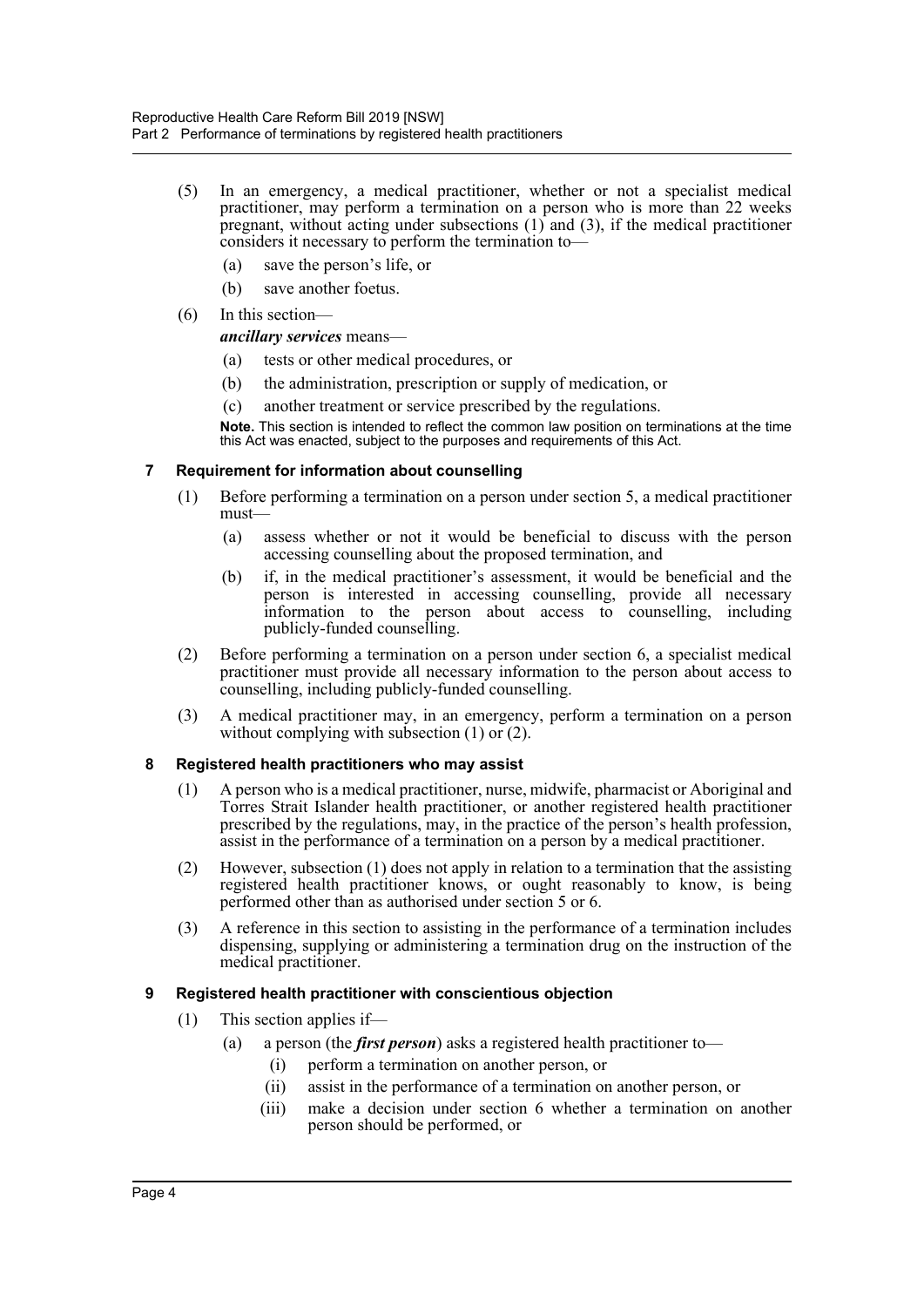- (iv) advise the first person about the performance of a termination on another person, and
- (b) the practitioner has a conscientious objection to the performance of the termination.
- (2) The registered health practitioner must, as soon as practicable after the first person makes the request, disclose the practitioner's conscientious objection to the first person.
- (3) If the request by a person is for the registered health practitioner (the *first practitioner*) to perform a termination on the person, or to advise the person about the performance of a termination on the person, the practitioner must, without delay—
	- (a) give information to the person on how to locate or contact a medical practitioner who, in the first practitioner's reasonable belief, does not have a conscientious objection to the performance of the termination, or
	- (b) transfer the person's care to—
		- (i) another registered health practitioner who, in the first practitioner's reasonable belief, can provide the requested service and does not have a conscientious objection to the performance of the termination, or
		- (ii) a health service provider at which, in the first practitioner's reasonable belief, the requested service can be provided by another registered health practitioner who does not have a conscientious objection to the performance of the termination.
- (4) For the purposes of subsection  $(3)(a)$ , the first practitioner is taken to have complied with the practitioner's obligations under that paragraph if the practitioner gives the person information approved by the Secretary of the Ministry of Health for the purposes of that paragraph.

**Note.** The information to be approved by the Secretary is to consist of contact details for a NSW Government service that provides information about a range of health services and resources, including information about medical practitioners who do not have a conscientious objection to the performance of terminations.

(5) This section does not limit any duty owed by a registered health practitioner to provide a service in an emergency.

#### <span id="page-6-0"></span>**10 Professional conduct or performance**

- (1) In considering a matter under an Act about a registered health practitioner's professional conduct or performance, regard may be had to whether the practitioner—
	- (a) performs a termination on a person other than as authorised under section 5 or 6, or
	- (b) assists in the termination on a person other than as authorised under section 8, or
	- (c) contravenes section 9.
- (2) The matters to which subsection  $(1)$  applies include matters arising in—
	- (a) a notification under the *Health Practitioner Regulation National Law (NSW)*, or
	- (b) a complaint under the *Health Care Complaints Act 1993*.
- (3) This Act does not limit any duty a registered health practitioner has to comply with professional standards or guidelines that apply to health practitioners.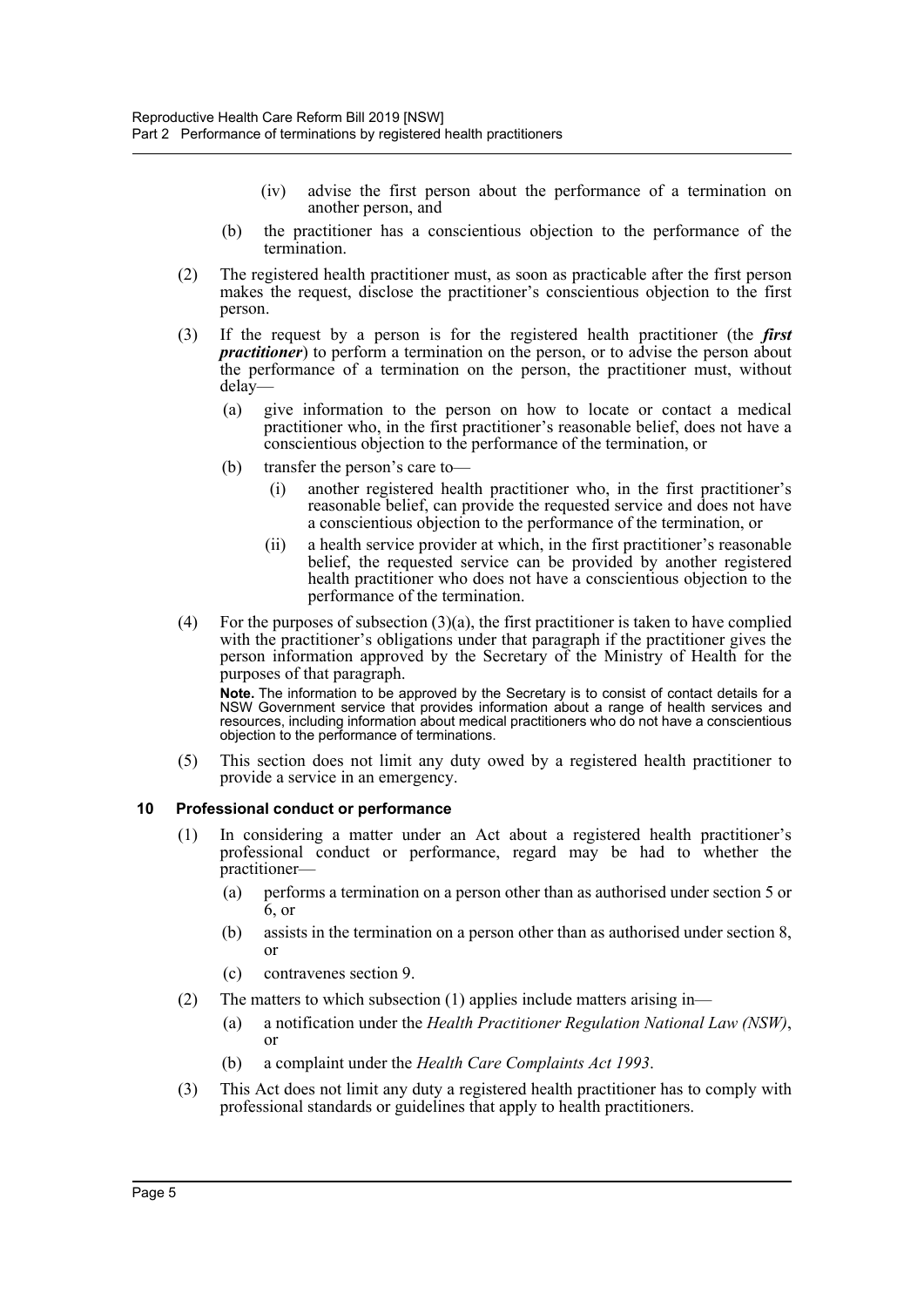#### <span id="page-7-0"></span>**11 Care of person born after termination**

- (1) This section applies if a termination results in a person being born.
- (2) Nothing in this Act prevents the medical practitioner who performed the termination, or any other registered health practitioner present at the time the person is born, from exercising any duty to provide the person with medical care and treatment that is—
	- (a) clinically safe, and
	- (b) appropriate to the person's medical condition.

**Note.** See section 10(3), which provides that this Act does not limit a duty a registered health practitioner has to comply with professional standards or guidelines. See also section 14, which provides that the Secretary of the Ministry of Health may issue guidelines about the performance of terminations at approved health facilities and requires registered health practitioners performing terminations, or assisting in the performance of terminations, to act in accordance with the guidelines.

(3) To avoid doubt, the duty owed by a registered health practitioner to provide medical care and treatment to a person born as a result of a termination is no different than the duty owed to provide medical care and treatment to a person born other than as a result of a termination.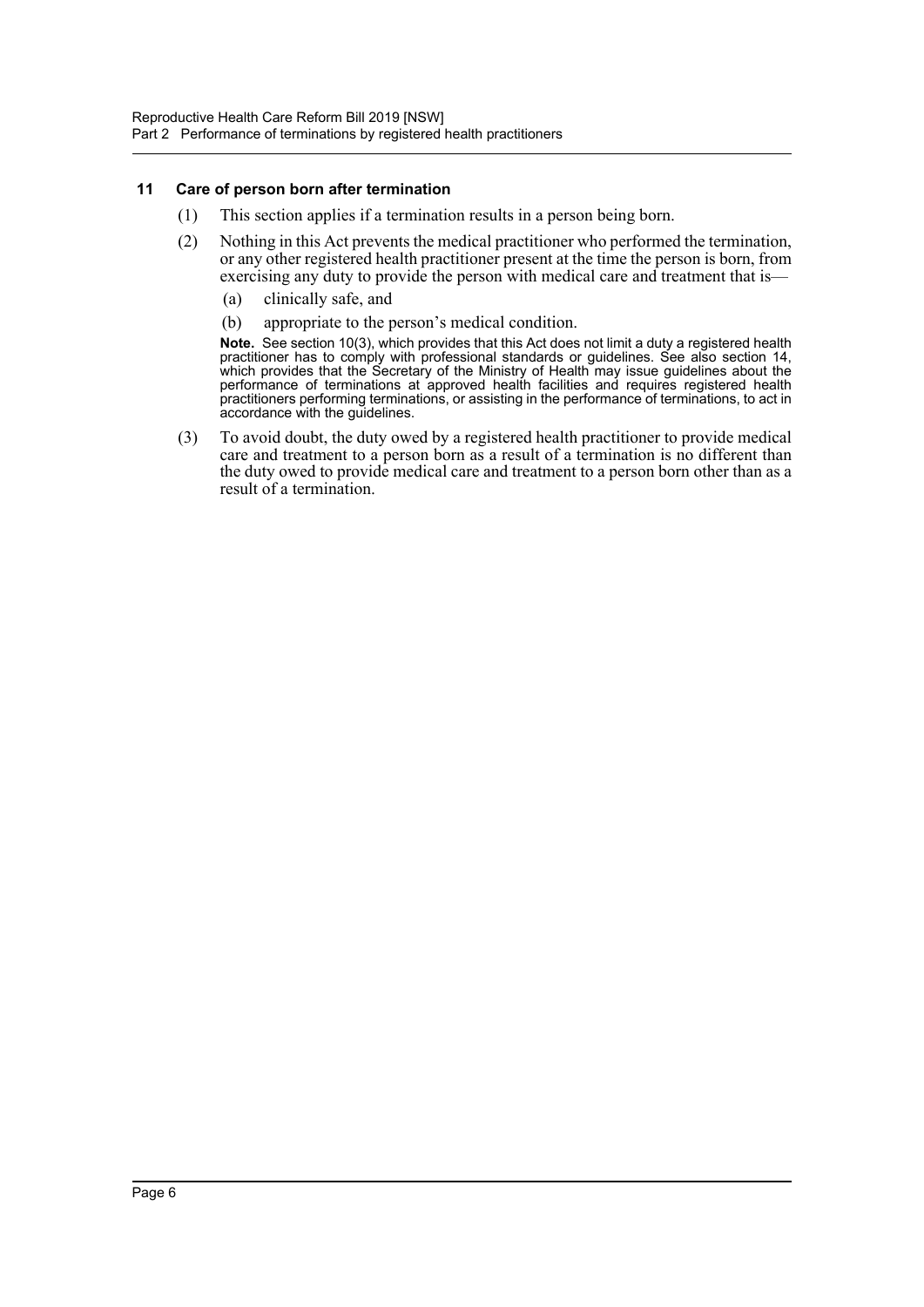# <span id="page-8-0"></span>**Part 3 Protection from criminal responsibility**

#### <span id="page-8-1"></span>**12 Person does not commit offence for termination on themselves**

Despite any other Act, a person who consents to, assists in, or performs a termination on themselves does not commit an offence.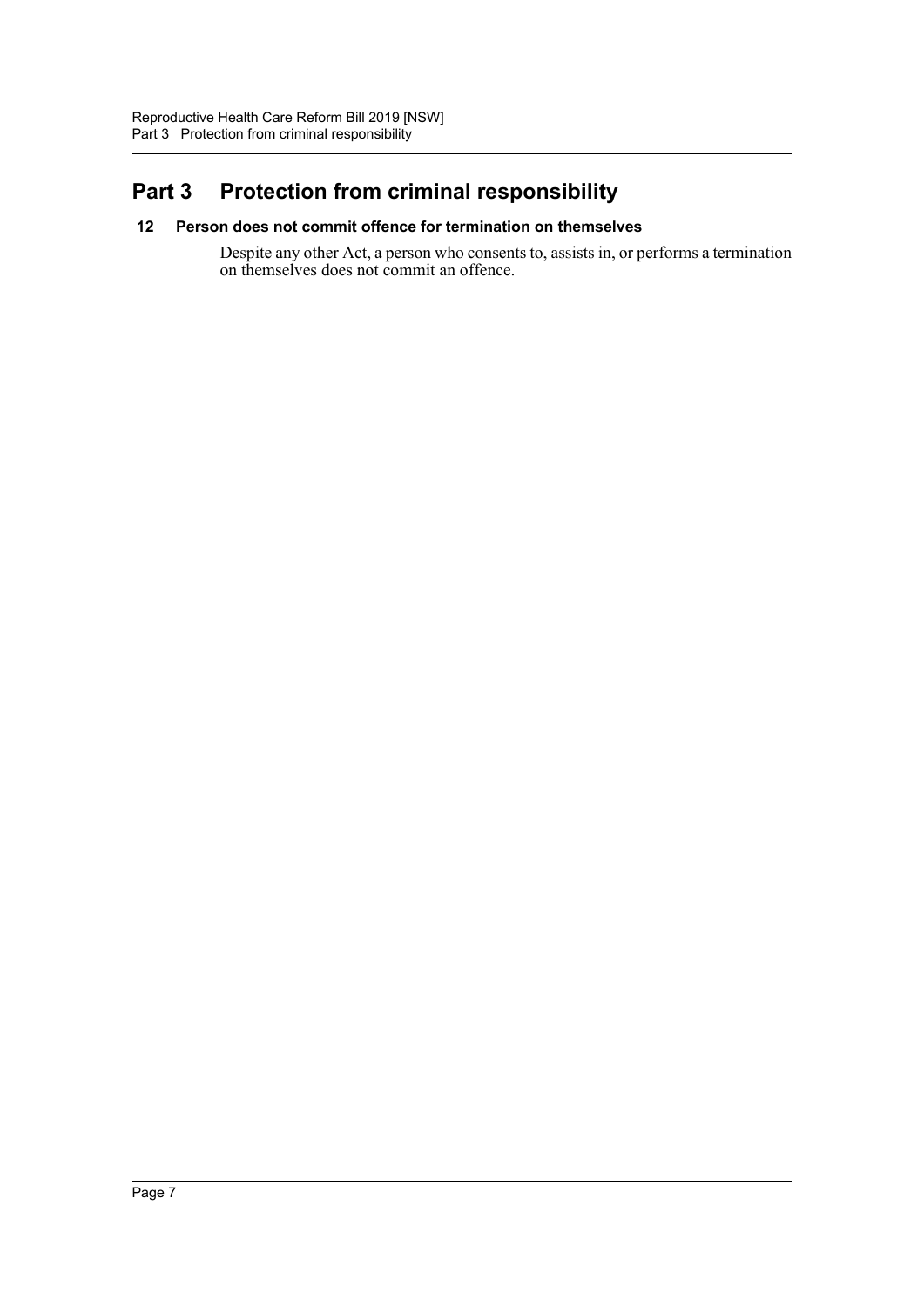## <span id="page-9-0"></span>**Part 4 Miscellaneous**

#### <span id="page-9-1"></span>**13 Approval of health facilities for terminations after 22 weeks**

The Secretary of the Ministry of Health may approve a hospital, or other facility the Secretary considers appropriate, as a facility at which terminations may be performed on persons who are more than 22 weeks pregnant.

#### <span id="page-9-2"></span>**14 Guidelines about performance of terminations**

- (1) The Secretary of the Ministry of Health may issue guidelines about the performance of terminations.
- (2) Without limiting subsection (1), the guidelines may include information about matters relevant to the role of multi-disciplinary teams and hospital advisory committees in relation to the performance of terminations, including the following—
	- (a) the operation of multi-disciplinary teams or hospital advisory committees,
	- (b) the assistance a multi-disciplinary team or hospital advisory committee may provide about a termination to a medical practitioner.
- (3) If the Secretary issues guidelines under subsection (1), a registered health practitioner performing a termination, or assisting in the performance of a termination, must perform the termination in accordance with the guidelines.

#### <span id="page-9-3"></span>**15 Medical practitioners to provide information about terminations**

- (1) A medical practitioner who performs a termination must, within 28 days after performing the termination, give the Secretary of the Ministry of Health the information about the termination decided by the Secretary.
- (2) The information must be given in the way decided by the Secretary including, for example, by using a form approved by the Secretary for the purposes of subsection (1).
- (3) Information provided by a medical practitioner to the Secretary under this section must not include any particulars which would allow a person on whom a termination was performed to be identified.

#### <span id="page-9-4"></span>**16 Terminations for sex selection**

- (1) This Parliament opposes the performance of terminations for the purpose of sex selection.
- (2) The Secretary of the Ministry of Health must, within 12 months after the commencement of this section—
	- (a) conduct a review of the issue of whether or not terminations are being performed for the purpose of sex selection, and
	- (b) prepare, and give to the Minister, a report about the review.
- (3) The report must include recommendations about how to prevent terminations being performed for the purpose of sex selection.
- (4) The Minister must provide the report to the Presiding Officer of each House of Parliament.
- (5) A copy of a report provided to the Presiding Officer of a House of Parliament under subsection (4) must be laid before that House within 5 sitting days of that House after it is received by the Presiding Officer.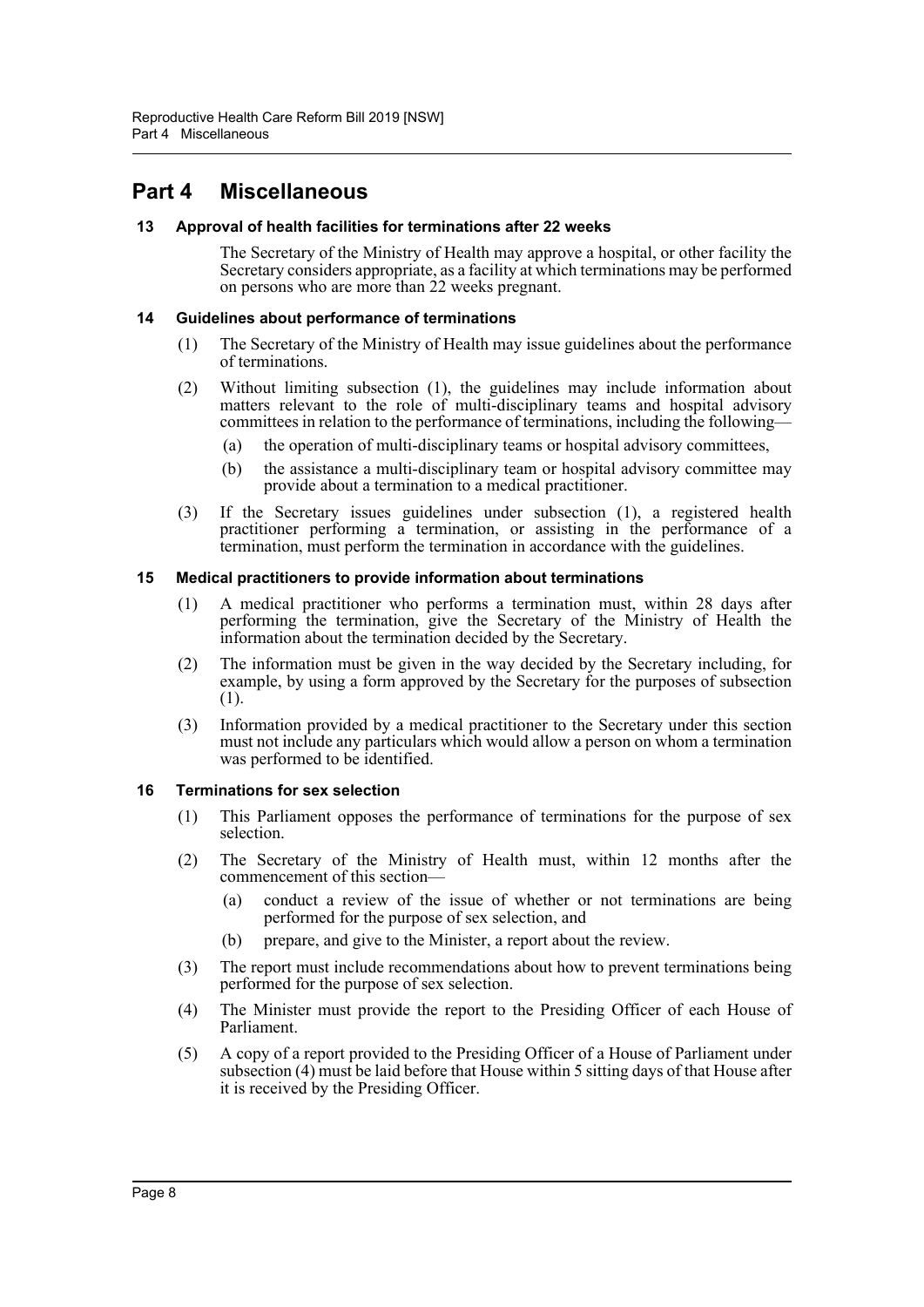(6) To avoid any doubt, the guidelines that may be issued under section 14 may include guidelines, about the performance of terminations, that prevent terminations being performed for the purpose of sex selection.

#### <span id="page-10-0"></span>**17 Review of Act**

- (1) The Minister must, within 5 years after the commencement of this section—
	- (a) conduct a review of the operation of this Act, and
	- (b) provide the report to the Presiding Officer of each House of Parliament.
- (2) A copy of a report provided to the Presiding Officer of a House of Parliament under subsection (1) must be laid before that House within 5 sitting days of that House after it is received by the Presiding Officer.

#### <span id="page-10-1"></span>**18 Regulations**

The Governor may make regulations, not inconsistent with this Act, for or with respect to any matter that by this Act is required or permitted to be prescribed or that is necessary or convenient to be prescribed for carrying out or giving effect to this Act.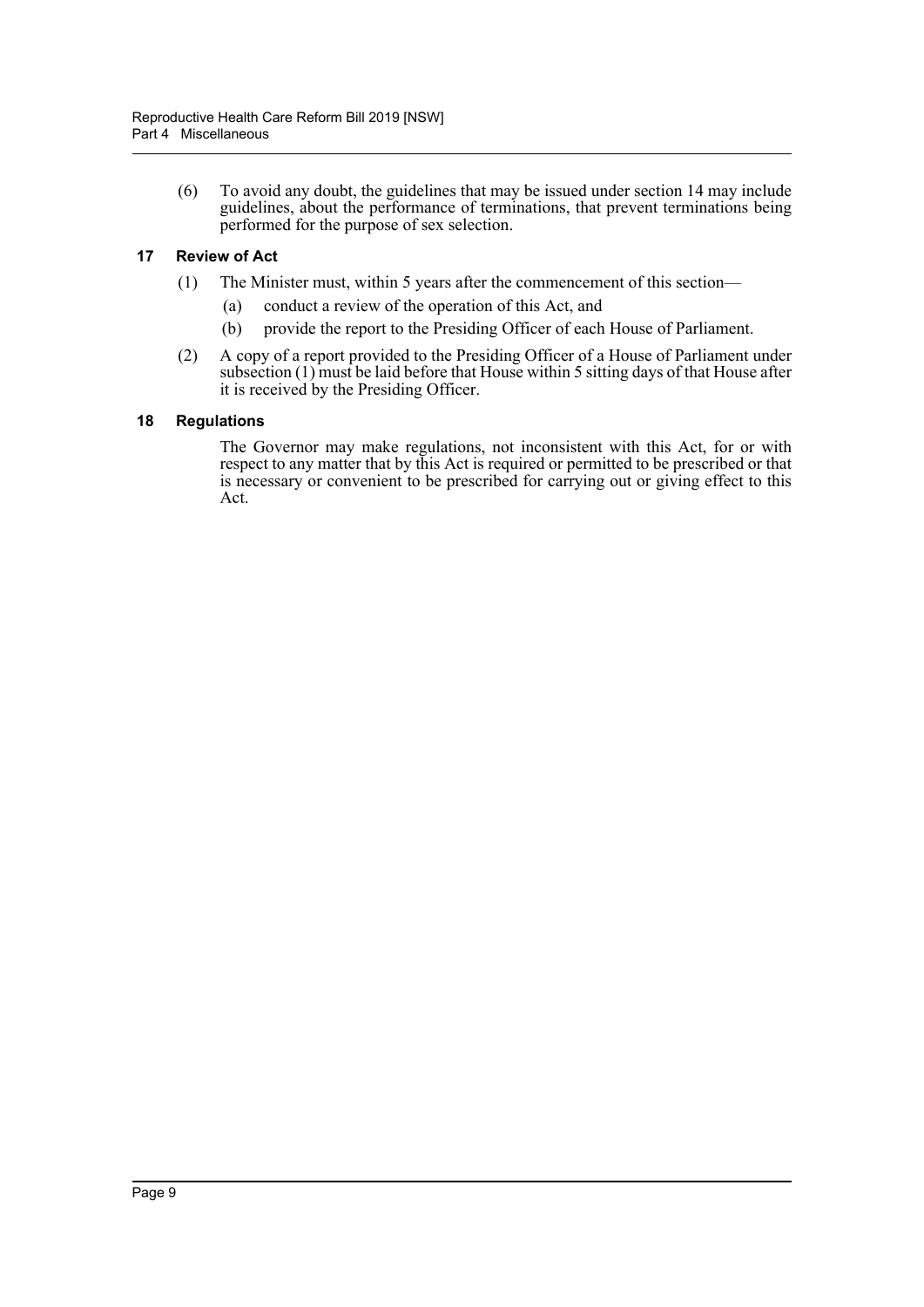# <span id="page-11-0"></span>**Schedule 1 Dictionary**

section 4

*Aboriginal and Torres Strait Islander health practitioner* means a person registered under the Health Practitioner Regulation National Law to practise in the Aboriginal and Torres Strait Islander health practice profession, other than as a student.

*approved health facility* means a hospital or other facility approved under section 13.

*hospital advisory committee* means a committee established by—

- (a) a statutory health organisation, within the meaning of the *Health Services Act 1997*, or
- (b) an approved health facility.

*informed consent*, in relation to a termination performed by a medical practitioner, means consent to the termination given—

- (a) freely and voluntarily, and
- (b) in accordance with any guidelines applicable to the medical practitioner in relation to the performance of the termination.

*medical practitioner* means a person registered under the Health Practitioner Regulation National Law to practise in the medical profession, other than as a student.

*midwife* means a person registered under the Health Practitioner Regulation National Law to practise in the midwifery profession, other than as a student.

*multi-disciplinary team* means a group of registered health practitioners and other health professionals, from diverse fields of practice, who work together in a coordinated way to deliver comprehensive care to a patient in a way that addresses as many of the patient's needs as practicable.

*nurse* means a person registered under the Health Practitioner Regulation National Law to practise in the nursing profession, other than as a student.

*pharmacist* means a person registered under the Health Practitioner Regulation National Law to practise in the pharmacy profession, other than as a student.

*registered health practitioner* means a person registered under the Health Practitioner Regulation National Law to practise a health profession, other than as a student.

*specialist medical practitioner*, in relation to the performance of a termination, means—

- (a) a medical practitioner who, under the Health Practitioner Regulation National Law, holds specialist registration in obstetrics and gynaecology, or
- (b) a medical practitioner who has other expertise that is relevant to the performance of the termination, including, for example, a general practitioner who has additional experience or qualifications in obstetrics.

*termination* means an intentional termination of a pregnancy in any way, including, for example,  $by-$ 

- (a) administering a drug, or
- (b) using an instrument or other thing.

*termination drug* means a drug of a kind used to cause a termination.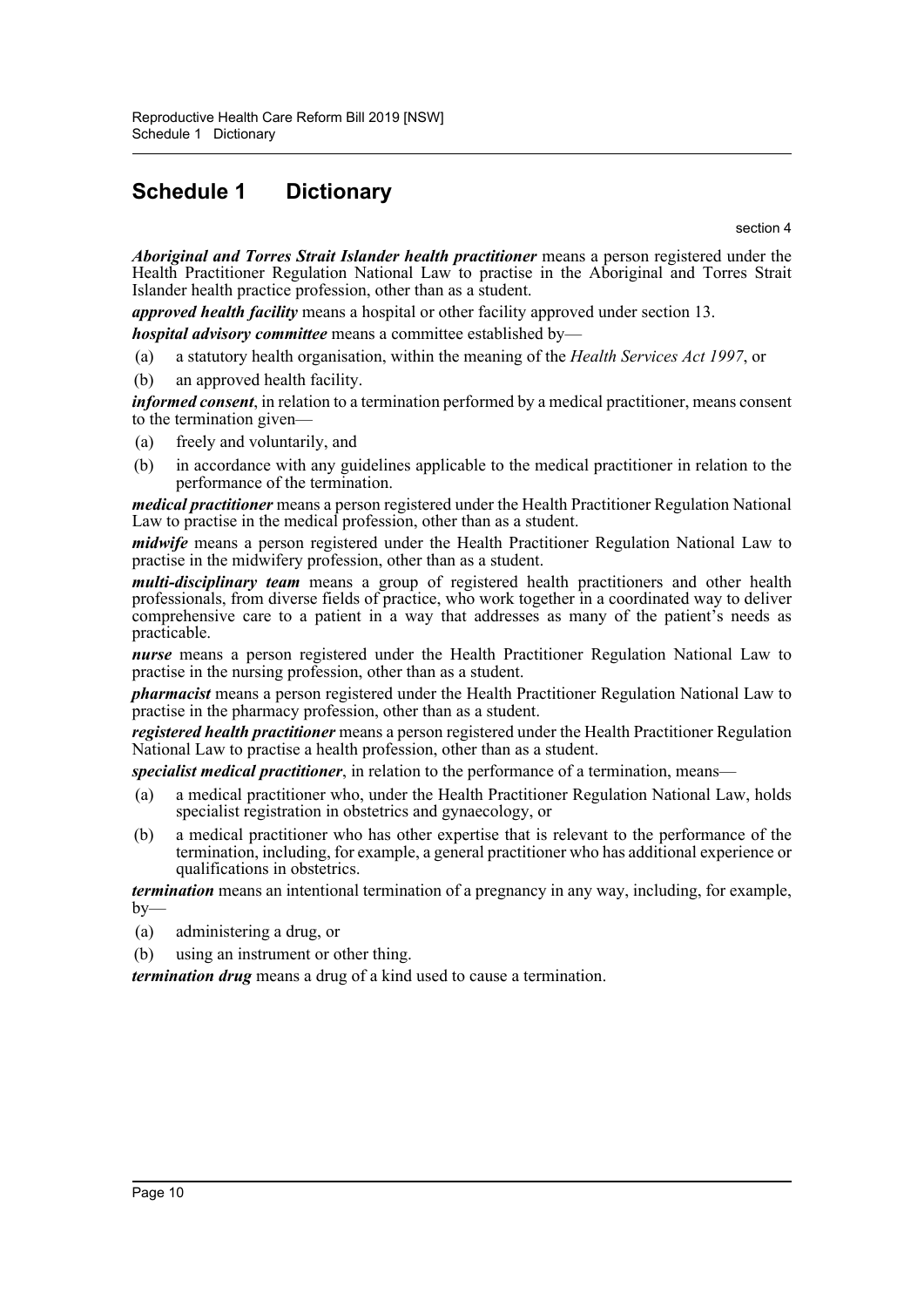## <span id="page-12-0"></span>**Schedule 2 Amendment of Acts**

### **2.1 Crimes Act 1900 No 40**

#### **[1] Section 4 Definitions**

Insert 'or a termination of a pregnancy in accordance with the *Abortion Law Reform Act 2019*' after 'medical procedure' in paragraph (a) of the definition of *grievous bodily harm* in section 4(1).

#### **[2] Part 3, Division 12**

Omit the Division. Insert instead—

## **Division 12 Termination of pregnancies by unqualified persons**

#### **82 Termination of pregnancy performed by unqualified person**

(1) An unqualified person who performs a termination on another person commits an offence.

Maximum penalty—7 years imprisonment.

- (2) An unqualified person who assists in the performance of a termination on another person commits an offence. Maximum penalty—7 years imprisonment.
- (3) A reference in subsection (2) to assisting in the performance of a termination includes—
	- (a) supplying, or procuring the supply of, a termination drug for use in a termination, and
	- (b) administering a termination drug.

**Note.** Section 12 of the *Abortion Law Reform Act 2019* provides that a person who consents to, assists in, or performs a termination on themselves does not commit an offence.

- (4) Proceedings for an offence under this section may only be instituted by, or with the approval of, the Director of Public Prosecutions.
- (5) In this section—

*medical practitioner* means a person registered under the Health Practitioner Regulation National Law to practise in the medical profession, other than as a student.

*perform* includes attempt to perform.

*termination* means an intentional termination of a pregnancy in any way, including, for example, by—

- (a) administering a drug, or
- (b) using an instrument or other thing.

#### *unqualified person* means—

- (a) in relation to performing a termination on another person—a person who is not a medical practitioner, or
- (b) in relation to assisting in the performance of a termination on another person—a person who is not authorised under section 8 of the *Abortion Law Reform Act 2019* to assist in the performance of the termination.